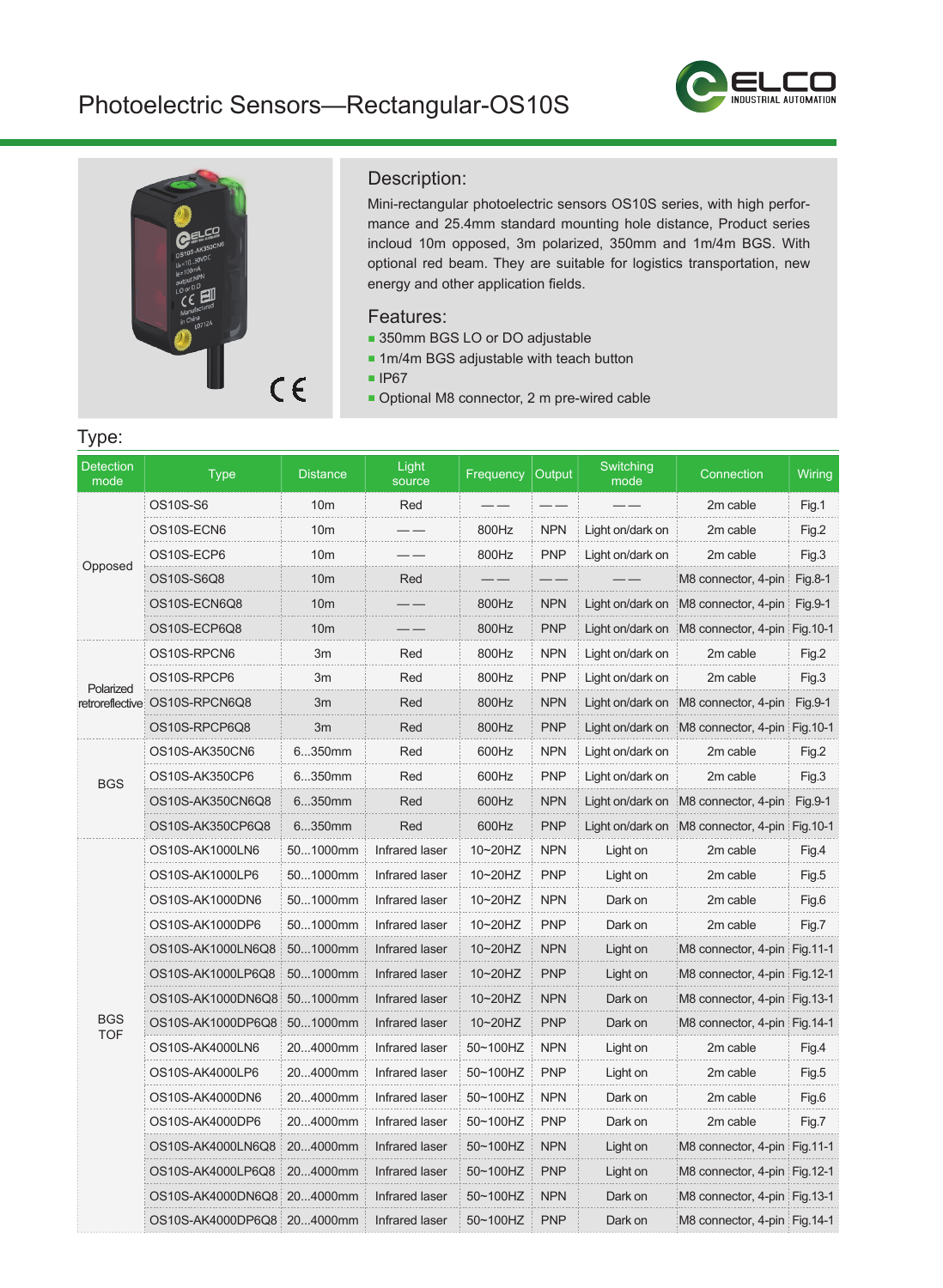# Photoelectric Sensors—Rectangular-OS10S

## Type:

| <b>Detection</b><br>mode | <b>Type</b>                  | <b>Distance</b> | Light<br>source | Frequency    | Output     | Switching<br>mode | Connection                      | Wiring  |
|--------------------------|------------------------------|-----------------|-----------------|--------------|------------|-------------------|---------------------------------|---------|
| Opposed                  | OS10S-S6O8.3                 | 10 <sub>m</sub> | Red             |              |            |                   | M8 connector, 3-pin             | Fig.8-2 |
|                          | OS10S-ECN6Q8.3               | 10 <sub>m</sub> |                 | 800Hz        | <b>NPN</b> | Light on/dark on  | M8 connector, 3-pin             | Fig.9-2 |
|                          | OS10S-ECP6Q8.3               | 10 <sub>m</sub> |                 | 800Hz        | <b>PNP</b> | Light on/dark on  | M8 connector, 3-pin Fig. 10-2   |         |
| Polarized                | OS10S-RPCN6O8.3              | 3m              | Red             | 800Hz        | <b>NPN</b> | Light on/dark on  | M8 connector, 3-pin Fig.9-2     |         |
| retroreflective          | OS10S-RPCP6Q8.3              | 3m              | Red             | 800Hz        | <b>PNP</b> | Light on/dark on  | M8 connector, 3-pin Fig. 10-2   |         |
| <b>BGS</b>               | OS10S-AK350CN6Q8.3           | $6350$ mm       | Red             | 600Hz        | <b>NPN</b> | Light on/dark on  | M8 connector, 3-pin Fig.9-2     |         |
|                          | OS10S-AK350CP6Q8.3           | $6350$ mm       | Red             | 600Hz        | <b>PNP</b> | Light on/dark on  | M8 connector, 3-pin Fig. 10-2   |         |
| <b>BGS</b><br><b>TOF</b> | OS10S-AK1000LN6Q8.3          | $501000$ mm     | Infrared laser  | 10~20HZ      | <b>NPN</b> | Light on          | M8 connector, 3-pin Fig.11-2    |         |
|                          | OS10S-AK1000LP6Q8.3          | $501000$ mm     | Infrared laser  | $10 - 20$ HZ | <b>PNP</b> | Light on          | M8 connector, 3-pin   Fig. 12-2 |         |
|                          | OS10S-AK1000DN6O8.3          | 501000mm        | Infrared laser  | 10~20HZ      | <b>NPN</b> | Dark on           | M8 connector, 3-pin Fig. 13-2   |         |
|                          | OS10S-AK1000DP6Q8.3          | 501000mm        | Infrared laser  | 10~20HZ      | <b>PNP</b> | Dark on           | M8 connector, 3-pin Fig. 14-2   |         |
|                          | OS10S-AK4000LN6O8.3          | 204000mm        | Infrared laser  | 50~100HZ     | <b>NPN</b> | Light on          | M8 connector, 3-pin Fig. 11-2   |         |
|                          | OS10S-AK4000LP6Q8.3          | 204000mm        | Infrared laser  | 50~100HZ     | <b>PNP</b> | Light on          | M8 connector, 3-pin Fig.12-2    |         |
|                          | OS10S-AK4000DN6Q8.3          | 204000mm        | Infrared laser  | 50~100HZ     | <b>NPN</b> | Dark on           | M8 connector, 3-pin Fig. 13-2   |         |
|                          | OS10S-AK4000DP6Q8.3 204000mm |                 | Infrared laser  | 50~100HZ     | <b>PNP</b> | Dark on           | M8 connector, 3-pin   Fig. 14-2 |         |

### Technical Data:

| Operating voltage       | 1030VDC                                                                              |
|-------------------------|--------------------------------------------------------------------------------------|
| Ripple voltage          | $\leq 10\%$                                                                          |
| Light source            | 630nm red beam (AK350); 940nmVcsel laser (AK1000/AK4000); 630nm red beam (polarized) |
| Output type             | PNP / NPN                                                                            |
| Switch mode             | LO/DO optional (AK350 and polarized); LO/DO (AK1000)                                 |
| Spot size               | φ60mm (Polarized retroreflective@3m); φ7mm (AK350@350mm);                            |
|                         | φ35mm (AK1000@1m); 80*150mm (AK4000@4m)                                              |
| No-load current         | 25mA                                                                                 |
| load current            | ≤100 $mA$                                                                            |
| Output indicator        | Red LED                                                                              |
| Steady state indicator  | Green LED                                                                            |
| Housing                 | PC+PBT                                                                               |
| Connection              | 2m cable(3 wires)/ M8 3-pin or 4-pin connector                                       |
| Ambient temperature     | $-20^{\circ}$ C +60 $^{\circ}$ C                                                     |
| Storage temperature     | $-40^{\circ}$ C +70 $^{\circ}$ C                                                     |
| Voltage withstanding    | 1000V/AC/ 50/60Hz 60s                                                                |
| Insulation impedence    | $\geq$ 50M $\Omega$ (500VDC)                                                         |
| Shock resistance        | Complex amplitude 1.5mm 10 50Hz (2hr X, Y, Z respectively)                           |
| Impact resistance       | 500m/s <sup>2</sup> (50G) 3 times X, Y, Z respectively                               |
| <b>Protection class</b> | IP <sub>67</sub>                                                                     |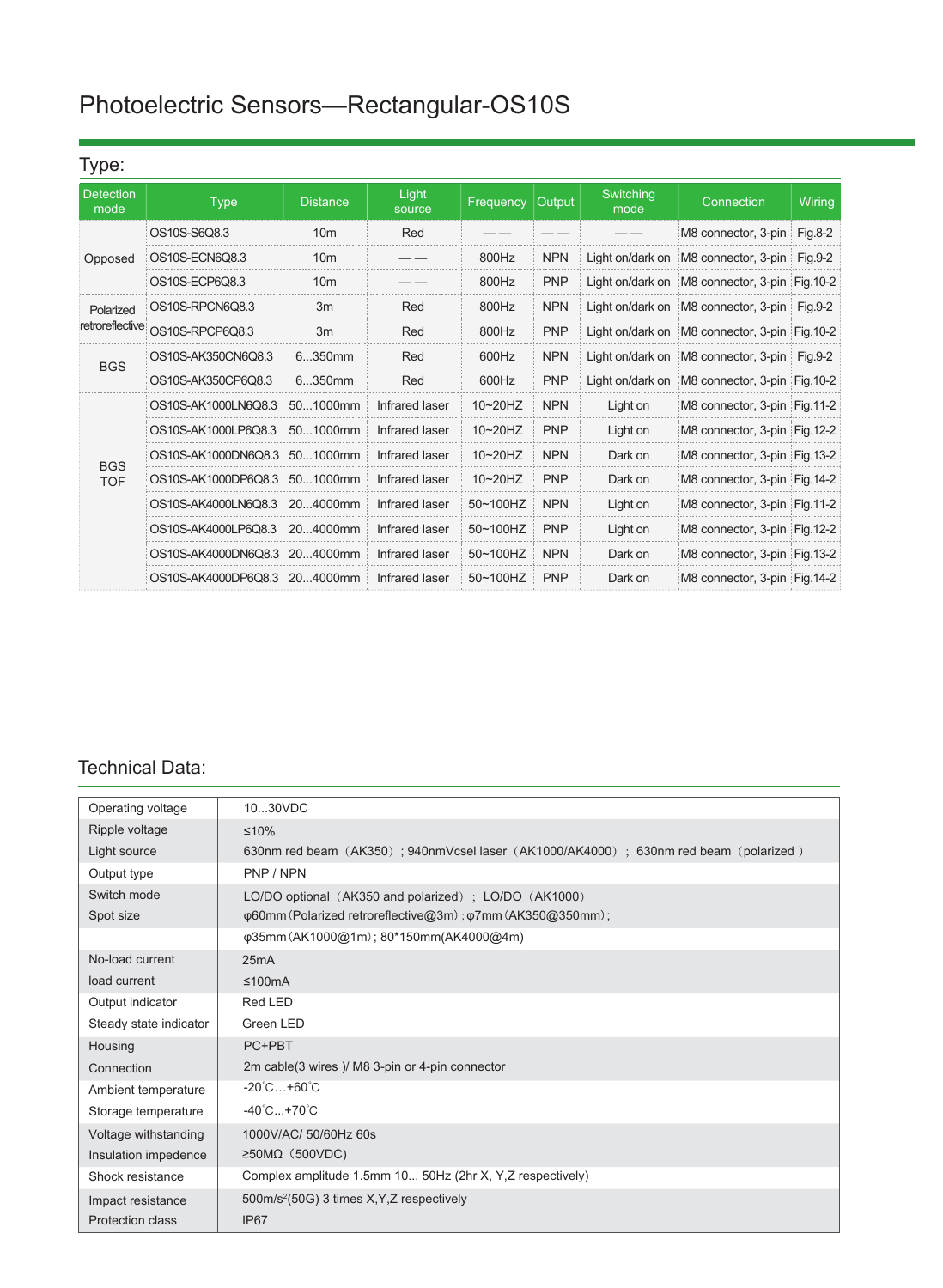

#### Product Features:











#### Wiring:

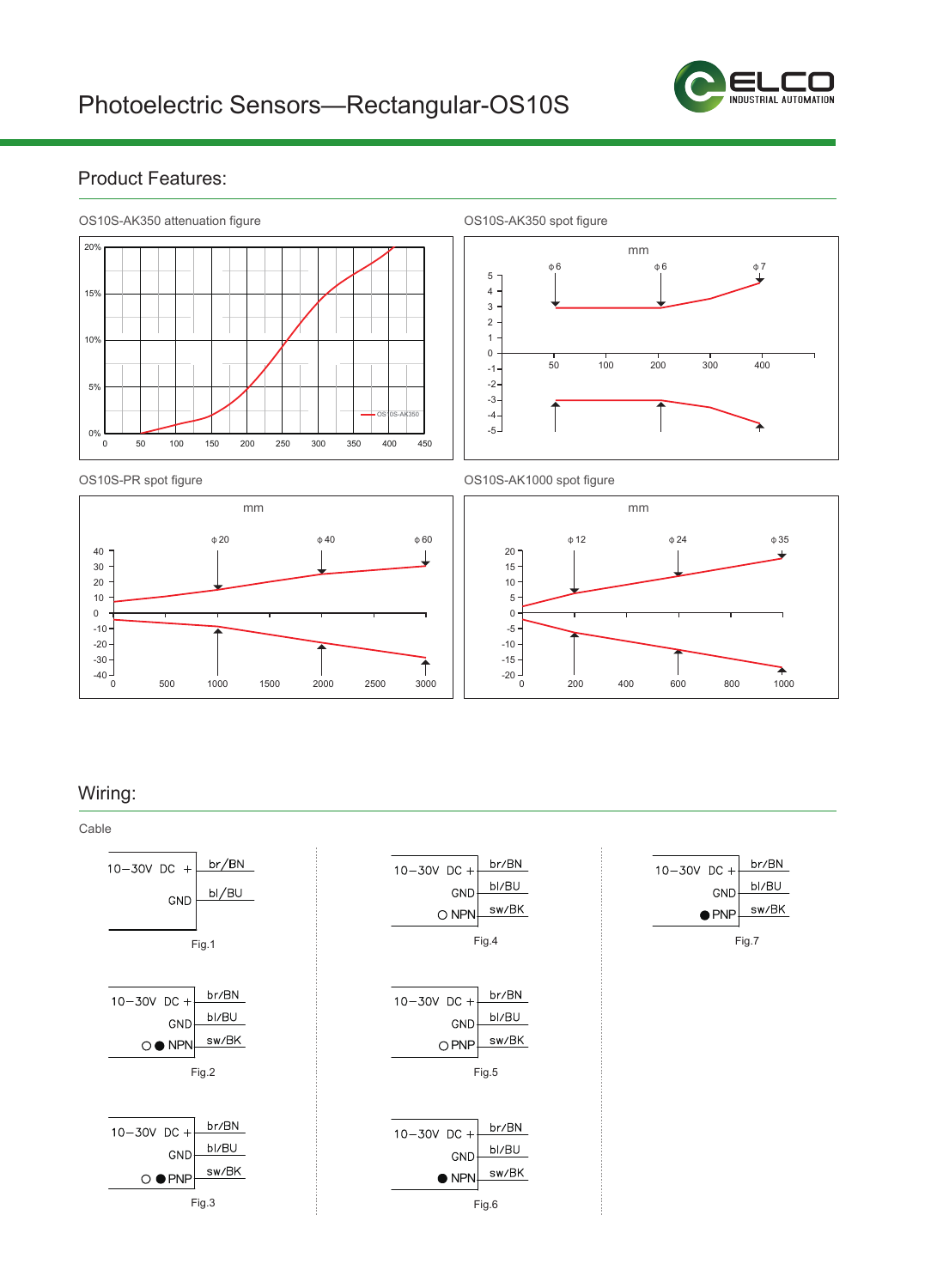#### Wiring:

M8 connector

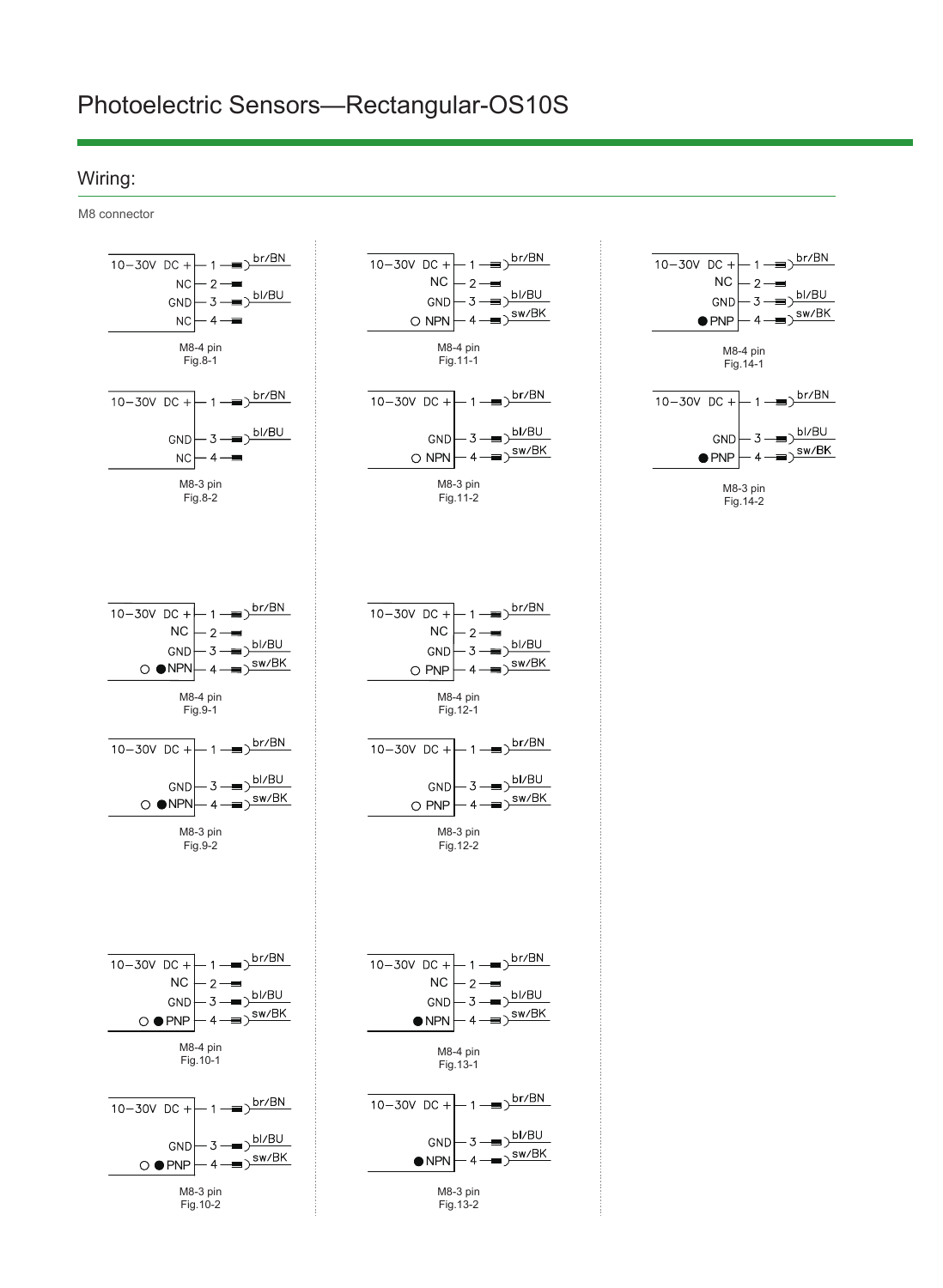#### Dimensions:(Cable)

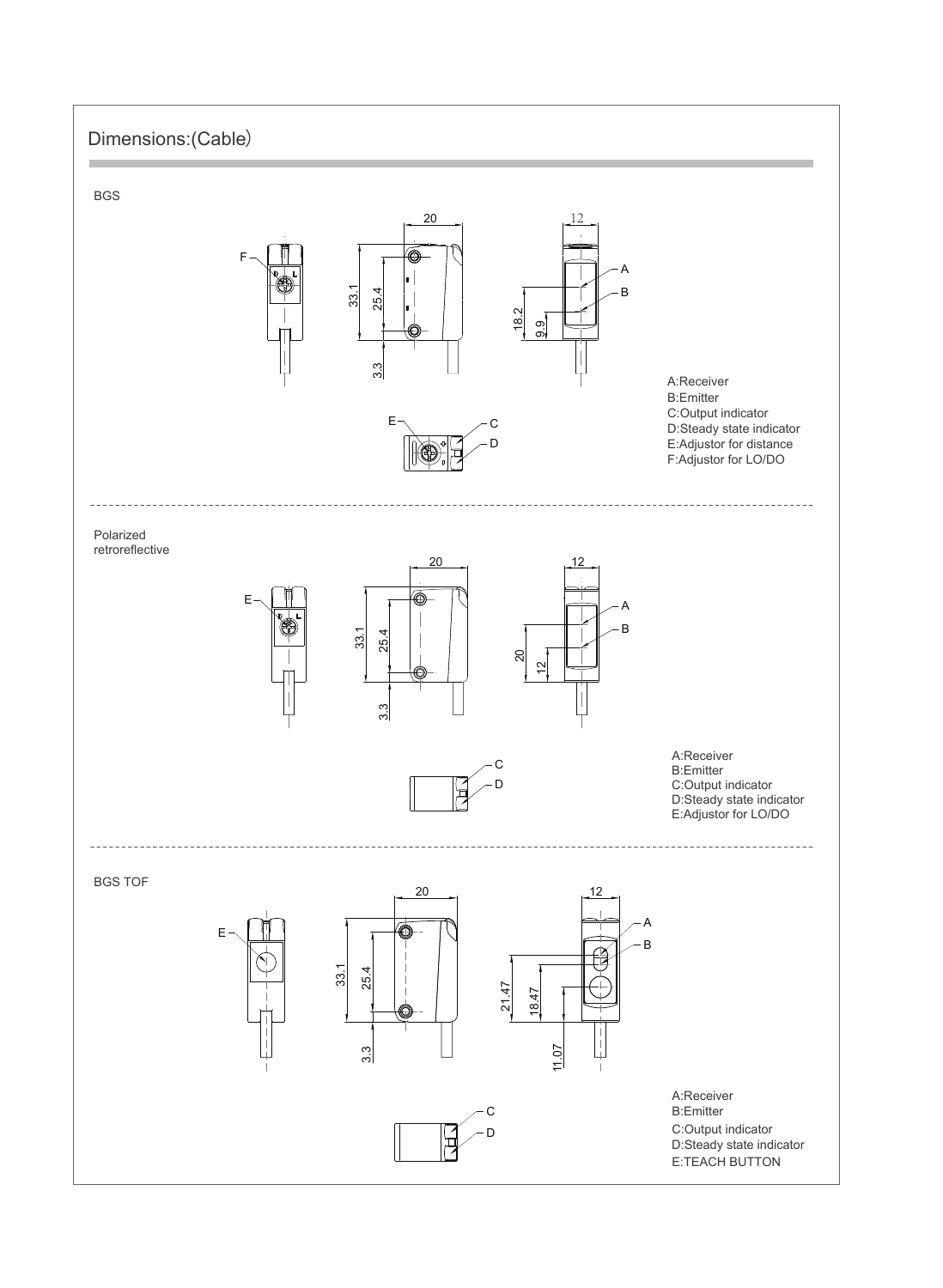#### Dimensions:(M8 connector)